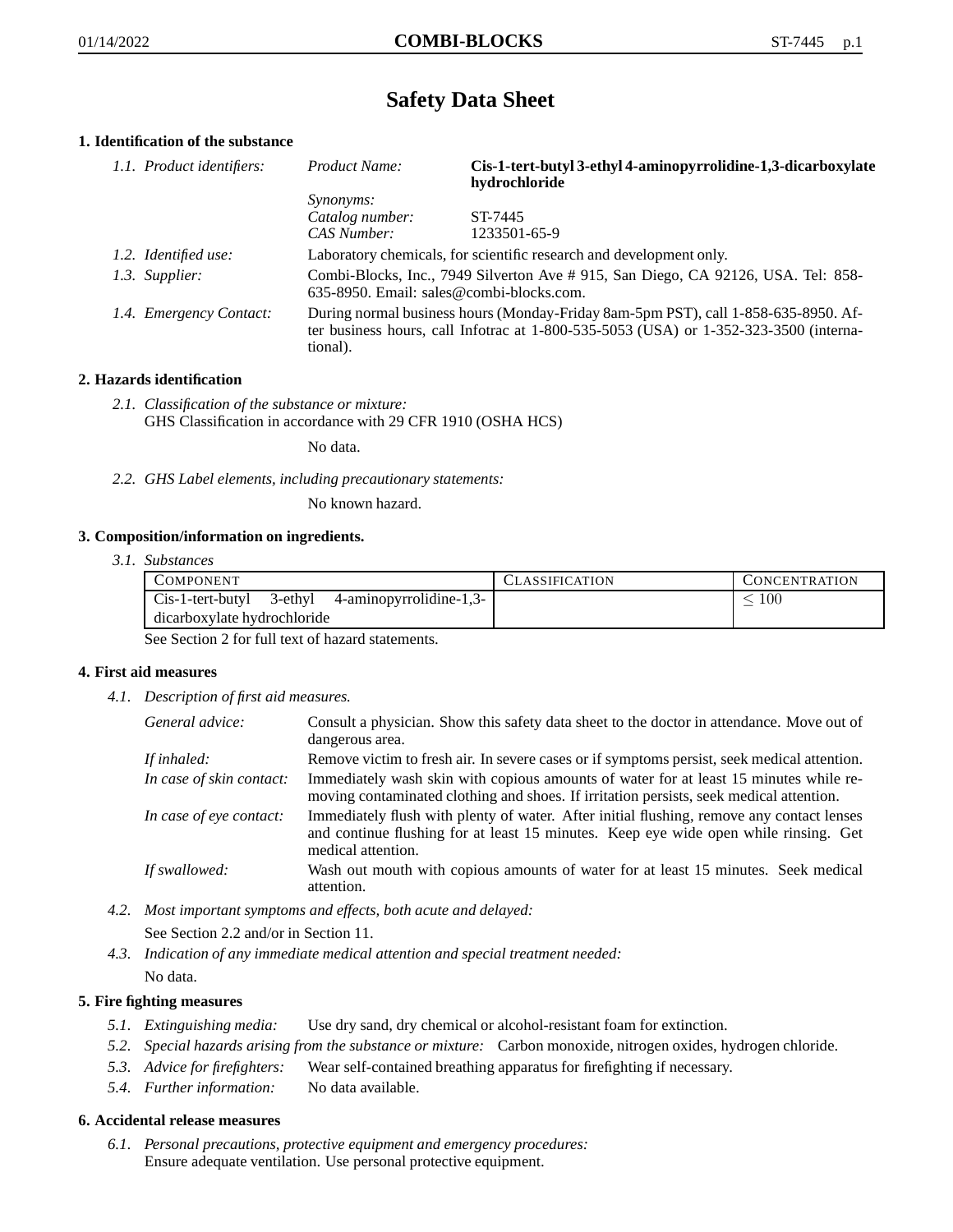- *6.2. Environmental precautions:* Should not be released into the environment. See Section 12 for additional ecological information.
- *6.3. Methods and materials for containment and cleaning up:* Sweep up or vacuum up spillage and collect in suitable container for disposal.
- *6.4. Reference to other sections:* Refer to protective measures listed in Sections 8 and 13.

## **7. Handling and storage**

- *7.1. Precautions for safe handling:* Avoid contact with skin and eyes. Avoid inhalation of vapour or mist. Keep away from sources of ignition - No smoking. Take measures to prevent the build up of electrostatic charge. For precautions see section 2.2.
- *7.2. Conditions for safe storage, including any incompatibilities:* Keep container tightly closed in a dry and well-ventilated place. Containers which are opened must be carefully resealed and kept upright to prevent leakage.
- *7.3. Specific end use(s):* Laboratory chemicals, for scientific research and development only.

## **8. Exposure Controls / Personal protection**

- *8.1. Control parameters:*
- *Components with workplace control parameters:* Contains no substances with occupational exposure limit values. *8.2. Exposure controls:*

*Appropriate engineering controls:* Ensure that eyewash stations and safety showers are close to the workstation location. Ensure adequate ventilation, especially in confined areas.

*Personal protective equipment:*

| Eye/face protection:    | Wear appropriate protective eyeglasses or chemical safety goggles as described by OSHA's<br>eye and face protection regulations in 29 CFR 1910.133 or European Standard EN166.                                                                                                                                         |
|-------------------------|------------------------------------------------------------------------------------------------------------------------------------------------------------------------------------------------------------------------------------------------------------------------------------------------------------------------|
| Skin protection:        | Handle with gloves. Gloves must be inspected prior to use. Use proper glove removal<br>technique (without touching glove's outer surface) to avoid skin contact with this product.<br>Dispose of contaminated gloves after use in accordance with applicable laws and good<br>laboratory practices. Wash and dry hands |
| <b>Body Protection:</b> | Complete suit protecting against chemicals, Flame retardant antistatic protective clothing.,<br>The type of protective equipment must be selected according to the concentration and<br>amount of the dangerous substance at the specific workplace.                                                                   |
| Respiratory protection: |                                                                                                                                                                                                                                                                                                                        |

Control of environmental exposure: Prevent further leakage or spillage if safe to do so. Do not let product enter drains.

#### **9. Physical and chemical properties**

*9.1. Information on basic physical and chemical properties*

| (a)                        | Appearance:                                   | No data  |
|----------------------------|-----------------------------------------------|----------|
| (b)                        | Odour:                                        | No data  |
| (c)                        | Odour Threshold:                              | No data  |
| (d)                        | pH:                                           | No data  |
| (e)                        | Melting point/freezing point:                 | No date. |
| (f)                        | Initial boiling point and boiling range:      | No data  |
| (g)                        | Flash point:                                  | No data  |
| (h)                        | Evaporatoin rate:                             | No data  |
| (i)                        | Flammability (solid, gas):                    | No data  |
| (j)                        | Upper/lower flammability or explosive limits: | No data  |
| (k)                        | Vapour pressure:                              | No data  |
| $\left( \mathrm{l}\right)$ | Vapour density:                               | No data  |
| (m)                        | Relative density:                             | No data  |
| (n)                        | Water solubility:                             | No data  |
| $\circ$                    | Partition coefficient: n-octanol/water:       | No data  |
| (p)                        | Auto-ignition:                                | No data  |
| (q)                        | Decomposition temperature:                    | No data  |
| (r)                        | Viscosity:                                    | No data  |
| (s)                        | Explosive properties:                         | No data  |
| (t)                        | Oxidizing properties:                         | No data  |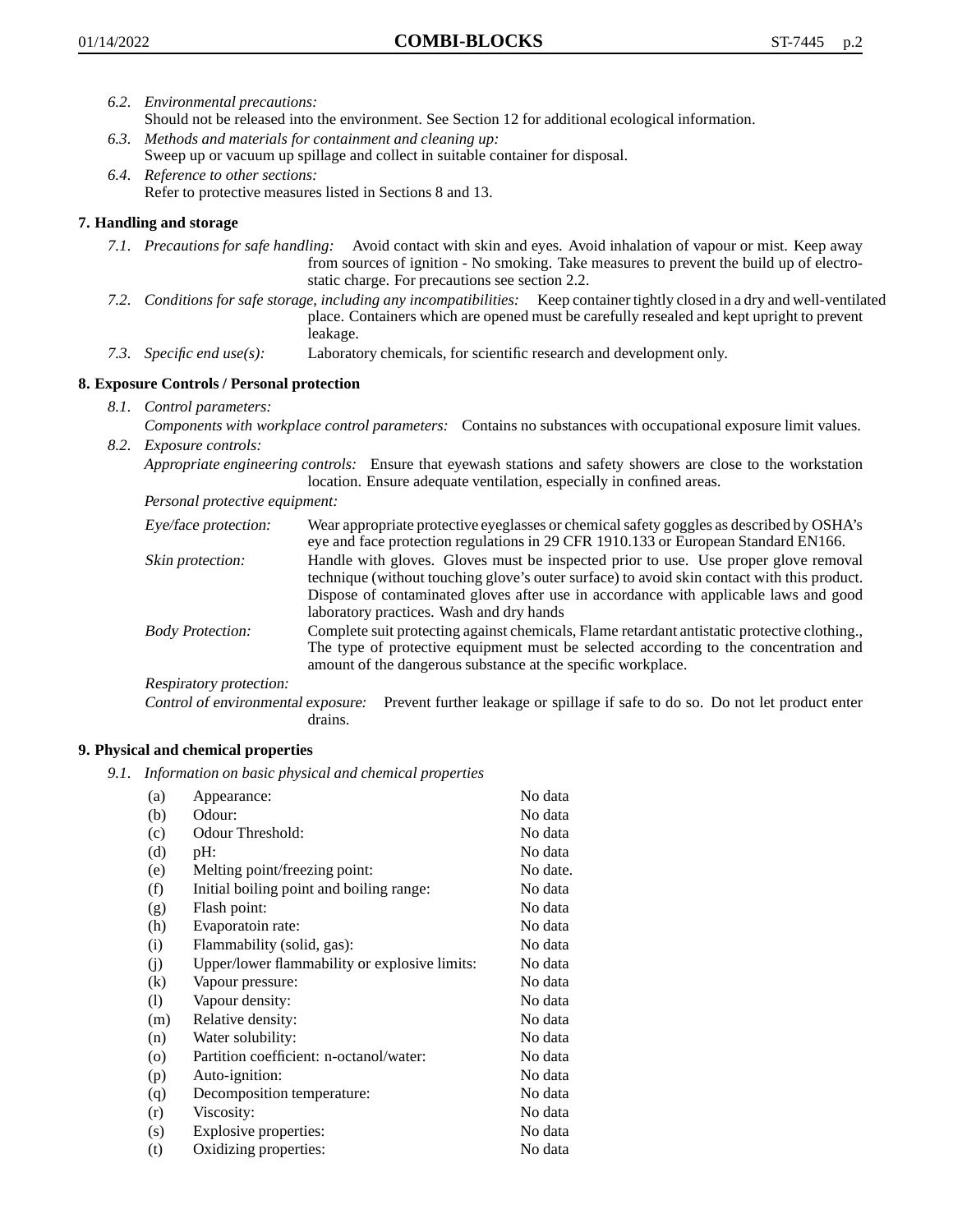*9.2. Other safety information:*

| Formula          | $C_{12}H_{22}N_2O_4$ .ClH |
|------------------|---------------------------|
| Molecular weight | 294.8                     |
| CAS Number       | 1233501-65-9              |

## **10. Stability and reactivity**

- *10.1. Reactivity* No data
- *10.2. Chemical stability* Stable under recommended storage conditions.
- *10.3. Possibility of hazardous reactions* No data
- *10.4. Conditions to avoid*
- *10.5. Incompatible material* No data.
- *10.6. Hazardous decomposition products:*

Hazardous decomposition products formed under fire conditions: Carbon monoxide, nitrogen oxides, hydrogen chlo-

|                               | ride.          |
|-------------------------------|----------------|
| Other decomposition products: | No data        |
| In the event of fire:         | See Section 5. |

#### **11. Toxicological information**

*11.1 Information on toxicological effects*

| Acute toxicity:                                            |                                                                                                                                                 |
|------------------------------------------------------------|-------------------------------------------------------------------------------------------------------------------------------------------------|
| Skin irritation/corrosion:                                 | No data available.                                                                                                                              |
| Eye damage/irritation:                                     | No data available.                                                                                                                              |
| Respiratory or skin sensitization:                         | No data available.                                                                                                                              |
| Germ cell mutagenicity:                                    | No data available.                                                                                                                              |
| Carcinogenicity:                                           | No data available.                                                                                                                              |
| Reproductive toxicity:                                     | No data available.                                                                                                                              |
| Specific target organ system toxicity - single exposure:   | No data available.                                                                                                                              |
| Specific target organ system toxicity - repeated exposure: | No data available.                                                                                                                              |
| Aspiration hazard:                                         | No data available.                                                                                                                              |
| Additional information:                                    | To the best of our knowledge, the chemical, physical and toxicological proper-<br>ties of this substance have not been thoroughly investigated. |

#### **12. Ecological information**

| 12.1. Toxicity                                              | No data available. |
|-------------------------------------------------------------|--------------------|
| 12.2. Persistence and degradability                         | No data available. |
| 12.3. Bioaccumulative potential                             | No data available  |
| 12.4. Mobility in soil                                      | No data available  |
| 12.5. Results of PBT and vPvB assessment No data available. |                    |
| 12.6. Other adverse effects                                 | No data available. |

#### **13. Disposal Considerations**

*13.1. Waste treatment methods*

Product Arrange disposal as special waste, by licensed disposal company, in consultation with local waste disposal authority, in accordance with national and regional regulations. Contaminated packaging Dispose of as unused product.

#### **14. Transportation information**

*DOT (US), IMDG and IATA:*

No known hazard for air and ground transportation.

#### **15. Regulatory information**

No chemicals in this material are subject to the reporting requirements of SARA Title III, Section 302, or have known CAS numbers that exceed the threshold reporting levels established by SARA Title III, Section 313.